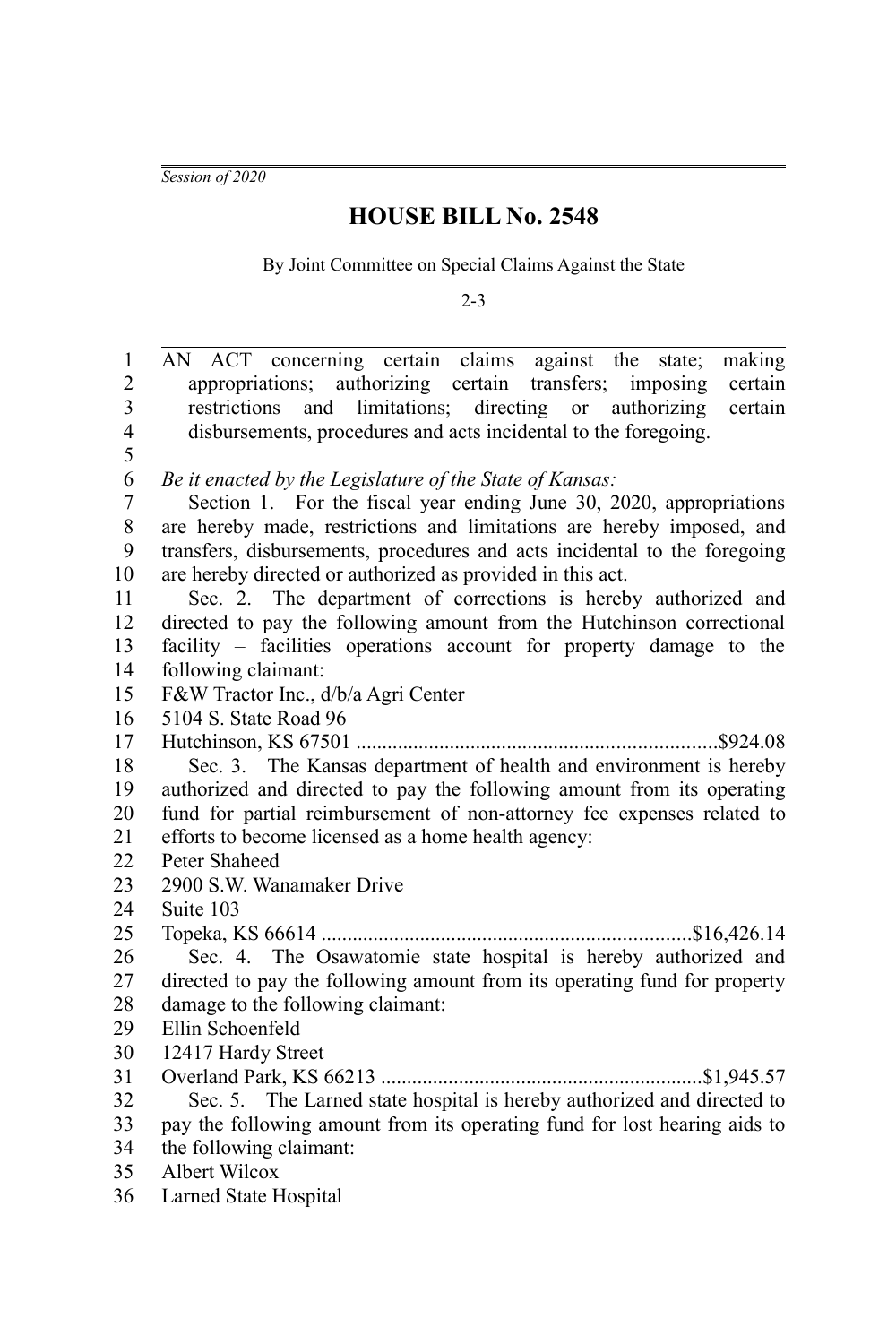| $\mathbf{1}$   | 1301 Kansas Highway 264                                                      |
|----------------|------------------------------------------------------------------------------|
| $\overline{2}$ |                                                                              |
| 3              | Sec. 6. The University of Kansas is hereby authorized and directed to        |
| $\overline{4}$ | pay the following amount from its operating fund for personal injury to the  |
| 5              | following claimant:                                                          |
| 6              | Fiona McGuire                                                                |
| $\overline{7}$ | 7366 Chamberlain Ave.                                                        |
| $\,$ 8 $\,$    |                                                                              |
| 9              | Sec. 7. The department of revenue is hereby authorized and directed          |
| 10             | to pay the following amounts from the motor-vehicle fuel tax refund fund,    |
| 11             | for claims not filed within the statutory filing period prescribed in K.S.A. |
| 12             | 79-3458, and amendments thereto, to the following claimants:                 |
| 13             | Aircraft Data Inc.                                                           |
| 14             | 1440 Aviator Lane                                                            |
| 15             |                                                                              |
| 16             | Brennemans Inc.                                                              |
| 17             | 8256 E. Humbarger Rd.                                                        |
| 18             |                                                                              |
| 19             | <b>Bruce Davis Construction LLC</b>                                          |
| 20             | PO Box 1924                                                                  |
| 21             |                                                                              |
| 22             | Concrete Services Co Inc.                                                    |
| 23             | PO Box 1205                                                                  |
| 24             |                                                                              |
| 25             | DHS Customs & Border Protection                                              |
| 26             | 6650 Telecom Dr. Suite 100                                                   |
| 27             |                                                                              |
| 28             | <b>Blake Elliott</b>                                                         |
| 29             | 787 Paint Rd.                                                                |
| 30             |                                                                              |
| 31             | Colleen Geier                                                                |
| 32             | 938 S. 110th St.                                                             |
| 33             |                                                                              |
| 34             | Heritage Feeders Sublette                                                    |
| 35             | 1506 Road 30                                                                 |
| 36             |                                                                              |
| 37             | Holland Enterprises Inc.                                                     |
| 38             | 500 Carl Olsen St.                                                           |
| 39             |                                                                              |
| 40             | Mid America Redi Mix Inc.                                                    |
| 41             | PO Box 1205                                                                  |
| 42             |                                                                              |
| 43             | Midwest Concrete Materials Inc.                                              |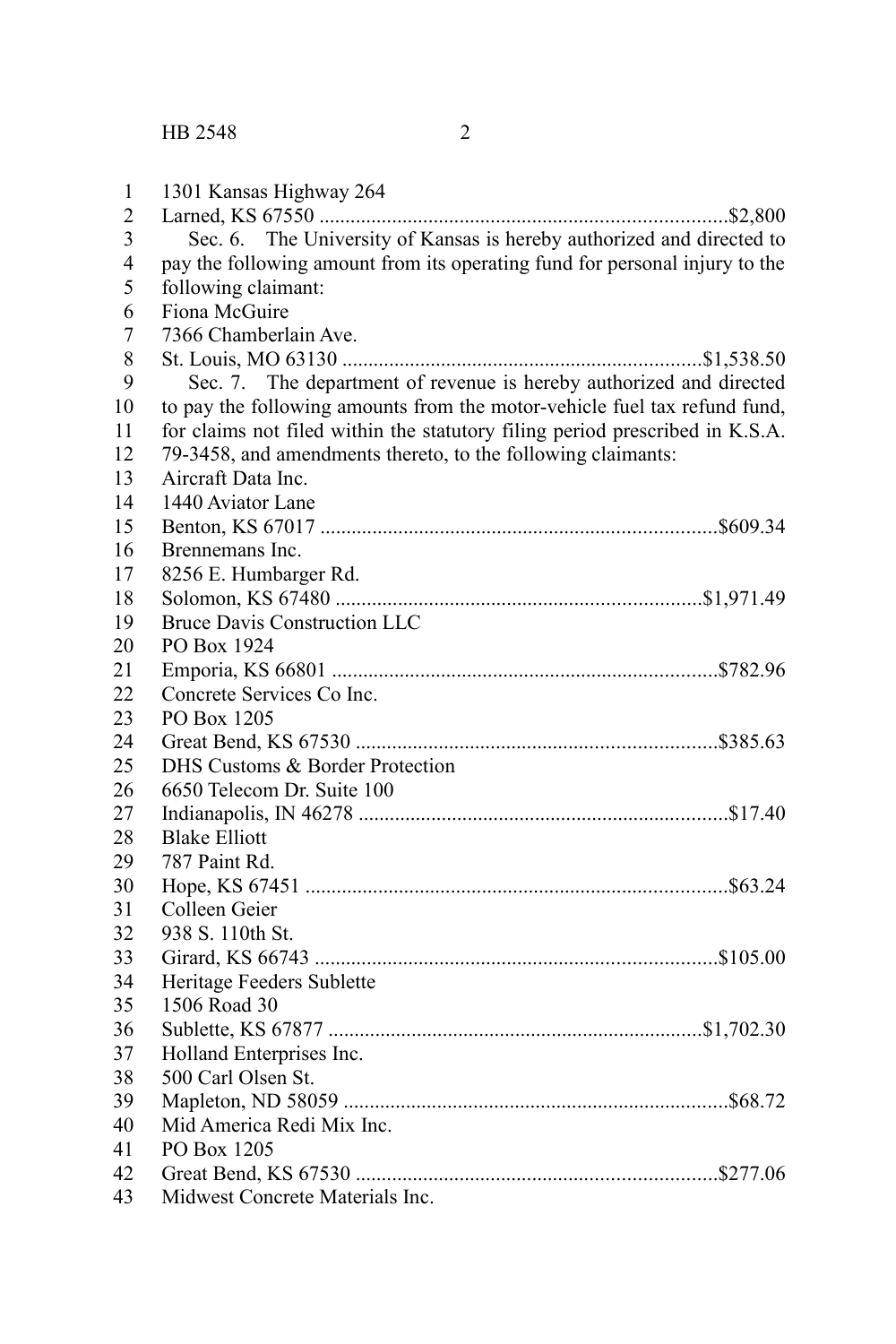1 2 3

| PO Box 668        |  |
|-------------------|--|
|                   |  |
| William Partridge |  |
| 1472 Birch Rd.    |  |

| $\overline{4}$ | 1472 Birch Rd.                        |           |
|----------------|---------------------------------------|-----------|
| 5              |                                       |           |
| 6              | William E. Rissen                     |           |
| 7              | 24586 S. Berryton Rd.                 |           |
| 8              |                                       |           |
| 9              | Roadrunner Temperature Controlled LLC |           |
| 10             | 8951 S. 126 <sup>th</sup> St.         |           |
| 11             |                                       |           |
| 12             | Russell Ready Mix Inc.                |           |
| 13             | PO Box 1205                           |           |
| 14             |                                       |           |
| 15             | Clyde Sutton                          |           |
| 16             | 9503 170 Rd.                          |           |
| 17             |                                       | .\$332.51 |
| 18             | Louis B. Vestring                     |           |
| 19             | 9872 N.E. Stony Creek Rd.             |           |
| 20             |                                       | \$890.14  |
| 21             | Wamego Country Club                   |           |
| 22             | 1900 Country Club Dr.                 |           |
| 23             |                                       | .\$399.82 |
| 24             | Robert E. Weishaar                    |           |
| 25             | $12711$ $190^{\text{th}}$ St.         |           |
| 26             |                                       | \$53.40   |
| 27             | Wichita Airport Authority             |           |
| 28             | 2173 S. Air Cargo Rd.                 |           |
|                |                                       | .         |

Wichita, KS 67209 ........................................................................\$9,100.94 Sec. 8. (a) Except as otherwise provided by this act, the director of accounts and reports is hereby authorized and directed to draw warrants on the state treasurer in favor of the claimants specified in this act, upon vouchers duly executed by the state agencies directed to pay the amounts specified in such sections to the claimants or their legal representatives or duly authorized agents, as provided by law. 29 30 31 32 33 34 35

(b) The director of accounts and reports shall secure prior to the payment of any amount to any claimant, other than amounts authorized to be paid pursuant to section 7 as motor-vehicle fuel tax refunds or as transactions between state agencies as provided by this act, a written release and satisfaction of all claims and rights against the state of Kansas and any agencies, officers and employees of the state of Kansas regarding their respective claims. 36 37 38 39 40 41 42

Sec. 9. This act shall take effect and be in force from and after its 43